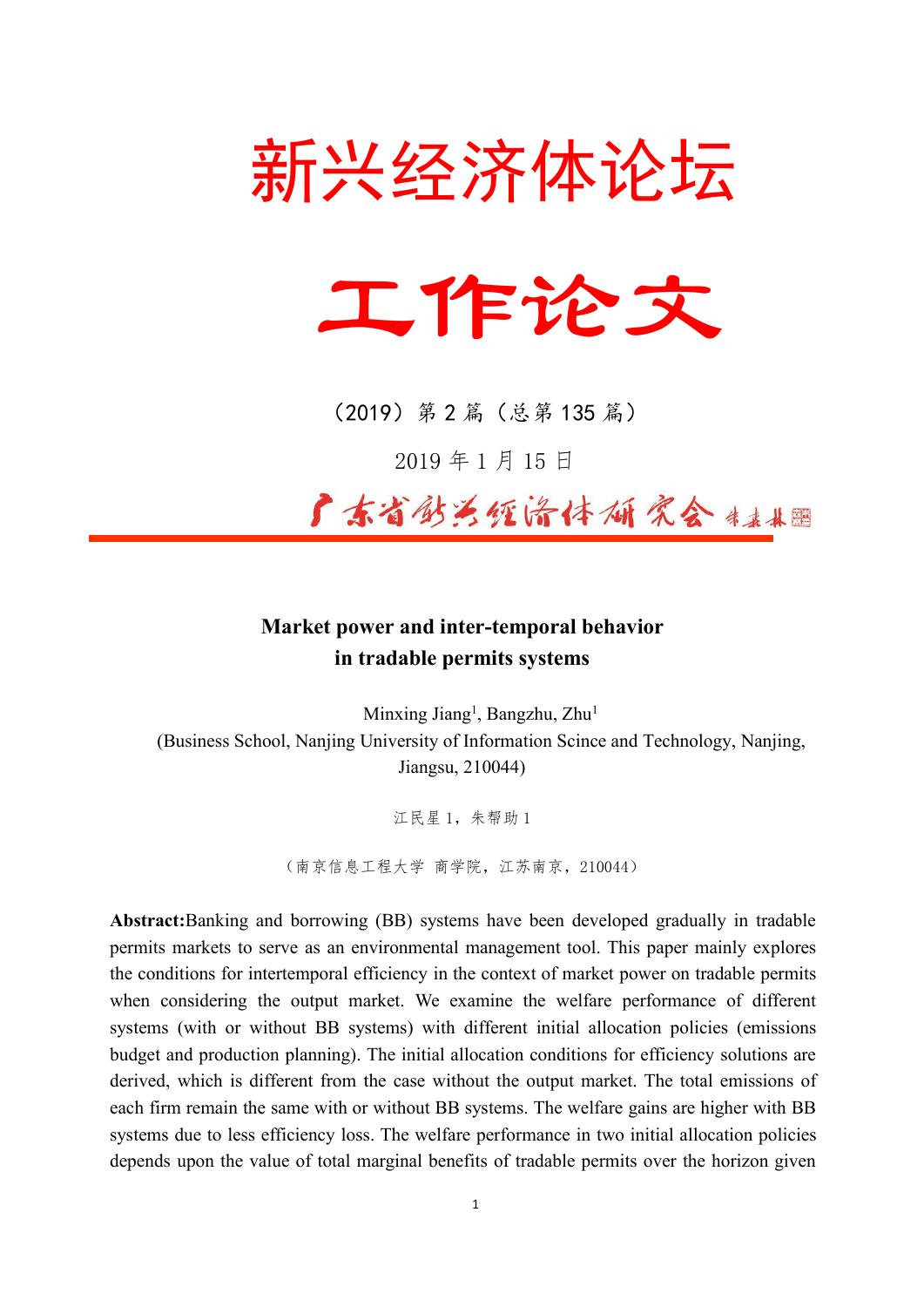that the firms have the same emissions budget.

**Keywords:** banking and borrowing; market power; intertemporal trading; efficiency; initial allocation

**JEL Codes**: Q40; Q50

## **1. Introduction**

It is well known that the carbon market is the cost-effective approach to the  $CO<sub>2</sub>$ reduction in the fight against climate change (Balint et al., 2017). The lowest emission abatement costs are attainable in a competitive tradable permit market. However, the efficiency includes twofold when considering intertemporal trading: efficiency across firms and time. Banking and borrowing (BB) systems enable the firms to transfer permits across time freely. Permits banking means saving some permits in one period to use or trade in the later periods, and permits borrowing means using more in one period than the current standard amounts and paying them back in the future (Kling and Rubin, 1997). Banking was initially introduced into the acid rain program in the United States. The EU ETS allowed banking but no borrowing in phase I (2005-2007) and II (2008-2012), and allowed both banking and borrowing across the year in phase III (2013-2020) (Jia et al., 2016). The Chinese pilot carbon markets allow banking but rule out borrowing (Fan and Todorova, 2017). More studies pay increasing attention to the relationships between BB system and efficiency of intertemporal carbon market (Ellerman et al., 2015; Hintermann et al., 2016). With considering output market, we are mainly concerned in how initial allocation affects intertemporal efficiency and welfare performance in the context of market power in the carbon market.

The study on permits banking or borrowing is started by Cronshaw and Kruse (1996), Rubin (1996). They demonstrate that a competitive tradable permit market with banking can lead to the least cost. Some studies propose analysis on the impacts of the uncertainty on the permits price and behavior of banking. The uncertainty is embodied in severalcases, such as demand (Schennach, 2000), abatement cost technologies (Maeda, 2004; Feng and Zhao, 2006; Fell et al., 2012) and forward trading (Newell et al., 2005). The efficiency and welfare analysis in an intertemporally tradable system are also examined. Cason and Gangadharan (2004) find that the banking can reduce the price volatility arising from the imperfect emissions control, but result in more emissions. On the contrary, Bosetti et al. (2009) show that BB system can not only improve welfare but also reduce more emissions in short term.Färe et al. (2013) also reveal that compared with command-and-control and tradable market without intertemporal trading, intertemporal trading harvests the most gains. Chaton et al. (2015) identify the condition for the allocation efficiency of the tradable permit market. The condition depends on the initial allocation and on the output market fundamentals as well, including market size in output market, production costs, and emission parameters. All these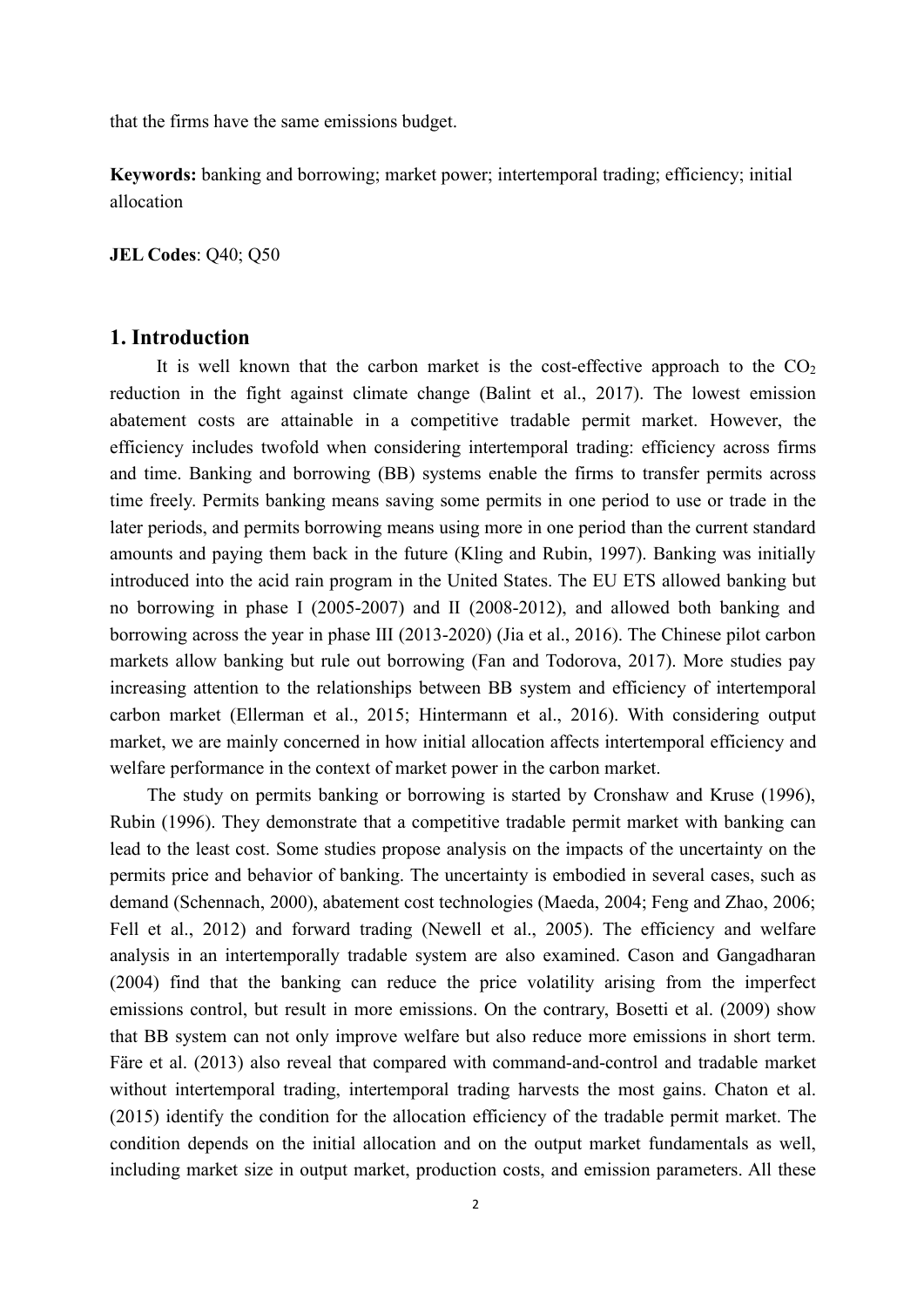papers above present quite profound insights, but none of them have focused on examining the market power on tradable permits markets.

Hahn (1984) firstly considers the market power in tradable permit market. Westskog (1996), Egteren and Weber (1996) and Maeda (2003) likewise examine the cost efficiency in various cases based on Hahn. Recently, more papers investigate the cost efficiency and behavior of the firms by integrating the output market with the tradable permit market (Sartzetakis, 1997a, 1997b; Eshel, 2005; Hatcher, 2012; Hintermann, 2015, Jiang et al., 2016). Nevertheless, these papers confine themselves to the static analysis, which does not consider banking or borrowing. Hagem and Westskog (1998) examine the market power in the intertemporal trading market by using a discrete-time model, and they show that both BB system and durable system incur cost inefficiency, because the former makes the suboptimal allocation of abatement across firms, and the latter makes the suboptimal allocation of abatement across periods. While the durable system can alleviate the market power, it is not clear which one can lead to the lowest abatement cost. The following study (Hagem and Westskog, 2008) demonstrates that the market power results in inefficient allocation of permits across periods if the market allows banking but rules out borrowing. Consequently, the Hotelling rule does not imply an efficient allocation anymore. Dormady (2014) provides an experimental analysis of the energy-emissions market with market power. They find that the firms with market power can use energy-emissions market linkages to simultaneously inflate energy price and suppress carbon price. If the firm receives a stock allocation in a dynamic model, a large seller can extend its market power sufficiently but the large buyer has great difficulties in exercising market power. (Liski and Montero, 2011; Montero, 2009). This is different from the Hahn's results and they do not consider the output market as well. However, we think that the stock allocation at beginning of some planning horizon does not fit the real world very well, such as EU ETS and Chinese pilot carbon market, in which only flow allocation (allocation in each year) is considered in the horizon.

This paper mainly explores the conditions for intertemporal efficiency in the context of the carbon market and examines the welfare of different systems and initial allocation policies. Specifically, we propose a simple analytic framework of intertemporal carbon market integrated with output market. There are two types of firms regulated in a finite planning horizon. They are both price takers in output markets. The large firm has the market power to manipulate carbon market to its own advantage, and the fringe one is considered as the price taker. The  $CO<sub>2</sub>$  emissions are controlled by an exogeneous cap in a finite plan horizon. The permits are allowed for banking and borrowing across periods. Unlike Montero (2009), our model only considers the flow allocation and rules out the initial stock allocation.For simplicity, we only consider the spot trading and one to one intertemporal trading in this paper.<br>The main contributions are threefold: firstly, the initial allocation conditions for

efficiency solutions are derived considering output market, which is different from the case without output market. The well-known principle is that the intertemporal efficiency of the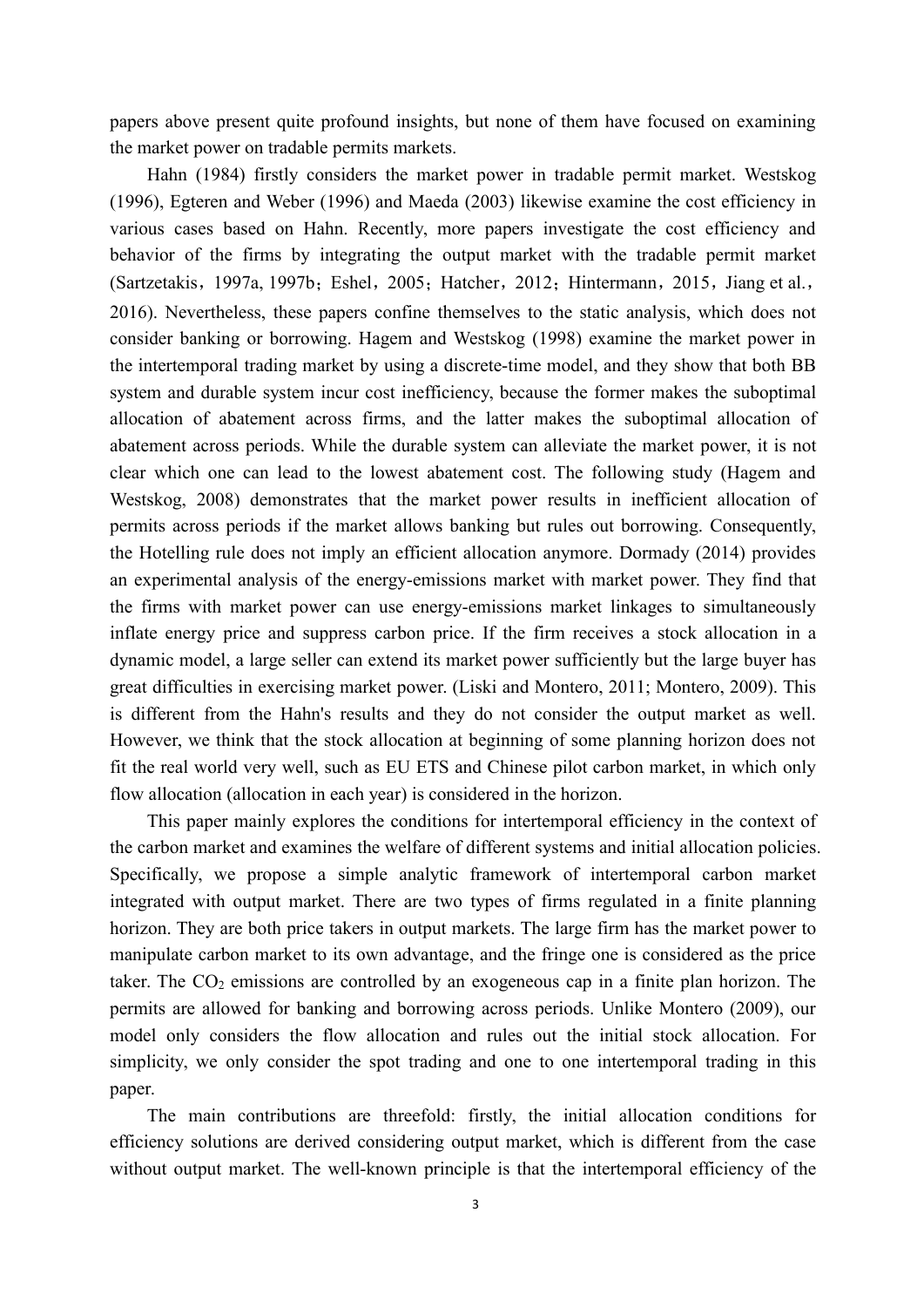tradable permits market is to achieve the equivalent discounted marginal abatement costs across firms and periods (Rubin, 1996; Hagem and Westskog, 1998). However, it will lead to efficiency loss when the carbon permits are considered as productive resources. Since the efficiency entails the equal discounted marginal productivity of carbon permits instead of marginal abatement costs. Secondly, we demonstrate that the total emissions of each firm in BB system keep the same with that in no BB system, while the welfare gains more in the former one due to less efficiency loss. Thirdly, instead of historical basis (namely grandfathering), we supply new initial allocations method that based on an expected basis, including emissions budgets and production plan allocation. Given that the two firms have no difference in emissions budget, the production plan will be more preferred when the systemwide carbon market has a high value of marginal benefits of permits.

The rest of the paper is organized as follows. The next section proposes an analytic model, which considers a larger firm can exercise its market power to manipulate price in carbon market with BB system, but cannot influence the price in the output market. The fringe firm is considered as the price taker. Section 3 presents the efficient solutions for welfare maximization. Section 4 characterizes the behaviors of the firm with market power and identifies the condition for intertemporally efficient allocation. Welfare in different cases is examined in Section 5, including welfare comparison in BB system and no BB system, welfare comparison in the cases of emissions budget allocation and production plan allocation. Section 6 concludes.

#### **2. The model**

Suppose that there are two firms,  $i = F, M$ , in the output market and carbon market. The firms produce the same production (such as electricity) with discharging  $CO<sub>2</sub>$ . They are both considered as price takers in the output market due to price regulation by some regulator [1](#page-3-0) . However, in the carbon market, the firm *M* has the market power (or called strategic firm) such that it can manipulate the trading price. The firm  $F$  is the fringe considered as the price taker. The regulator curbs  $CO<sub>2</sub>$  emissions by setting an emission cap  $L$  for a planning horizon of *T* periods,  $j=1,2,\dots,T$ , without loss of generality, *T* can be flexible in long or short time.  $L_i$  are free permits allocated to the firm *i* in the period *j* before trading, and  $\sum_{j=1}^{T} (L_{Fj} + L_{Mj})$ ,  $L_i = \sum_{j=1}^{T} L_{ij}$ . A one-unit permit all  $L = \sum_{j=1}^{T} (L_{Fj} + L_{Mj})$ ,  $L_i = \sum_{j=1}^{T} L_{ij}$ . A one-unit permit allows for one-unit emission  $L_i = \sum_{j=1}^{\infty} L_{ij}$ . A one-unit permit allows for one-unit emission.  $p_j$  is the output price regulated to increase at the rate of interest:  $p = \delta^{j-1} p_j$ , where p is the present value of the regulated price, and  $\delta$  is the discounted rate. The output,  $q_{ij}$ , is assumed to be a linear function of carbon emissions  $e_{ij}$ ,  $q_{ij} = \mu_i e_{ij}$ , where  $\mu_i$  is carbon productivity. For simplicity, we do not consider the other production costs.

<span id="page-3-0"></span><sup>&</sup>lt;sup>1</sup> This assumption isn't unreasonable at all. For example, the electric power sector is the largest  $CO<sub>2</sub>$  emitter in the region, and the price of electricity is almost regulated by the government.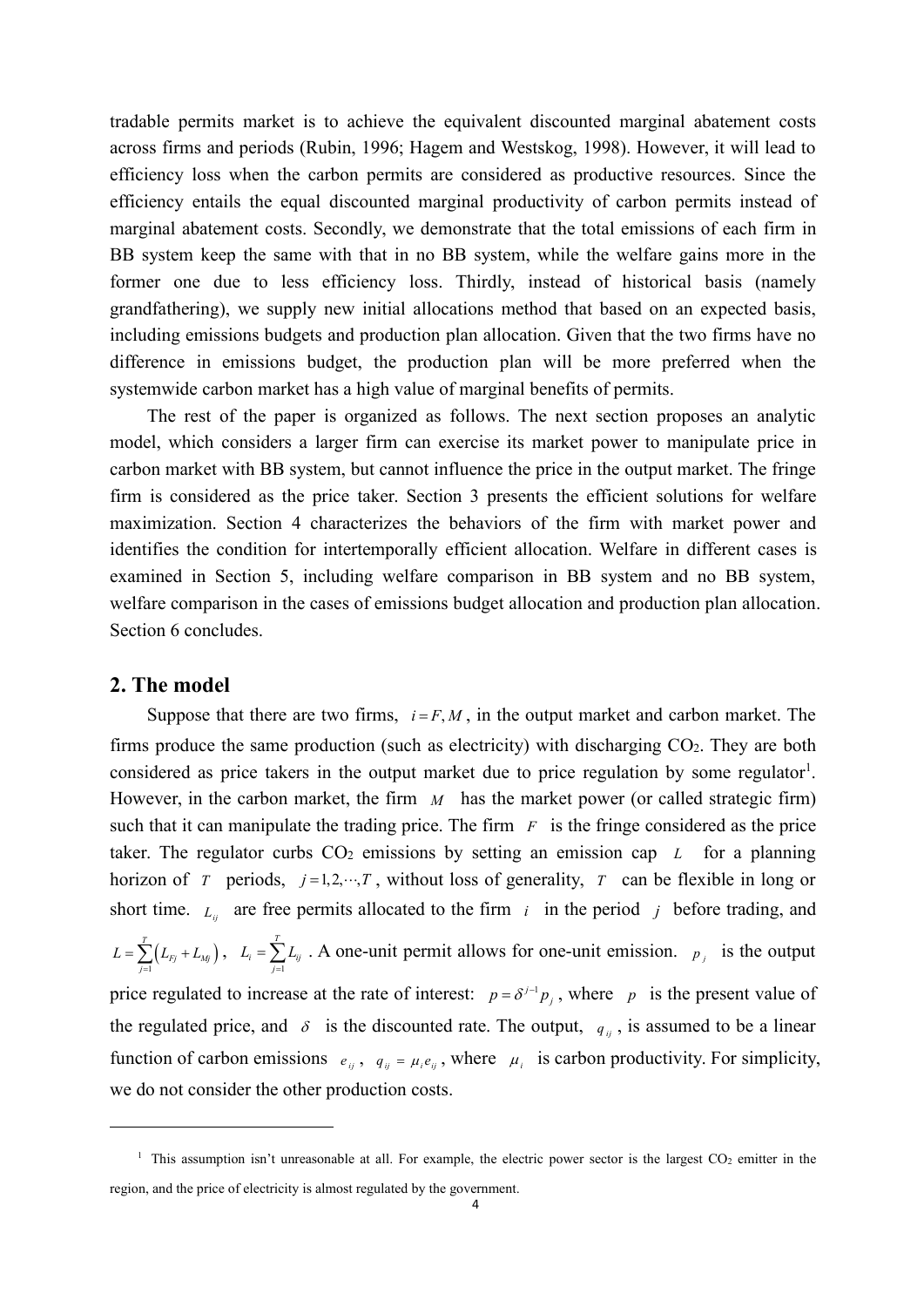The emission abatement costs function is  $C^{\mu}(e_{ij})$ . Specified by quadratic form:

$$
C^{ij}(e_{ij}) = \begin{cases} \frac{1}{2}(s_{ij} - e_{ij})^2, & \text{if } 0 < e_{ij} < s_{ij} \\ 0, & \text{if } s_{ij} \le e_{ij} \end{cases}
$$

where  $s_{ij}$  is the emissions of business as usual (i.e. unrestricted emissions). The costs will be zero if the emissions are not below  $s_{ij}$ . Otherwise, the compliance costs will strictly increase with the emissions reduction but decrease with the emissions. Thus, the marginal abatement costs,  $-C_e^y$ , will decrease with the emissions. Moreover, the cap *L* is ultimately binding such that  $L < S_F + S_M$ , where  $S_F = \sum_{j=1}^T s_{F_j}$ ,  $S_M = \sum_{j=1}^T s_{Mj}$ . The agents have per  $S_F = \sum_{j=1}^{S} s_{F_j}$ ,  $S_M = \sum_{j=1}^{S} s_{Mj}$ . The agents have perfect information on cost functions with each other.

We consider such a dynamic setting system in which firms are allowed to transfer permits across time by banking and borrowing, as long as its cumulative emissions in the whole horizon do not exceed the total permits it holds.  $B_{ij}$  is the number of permits banked or borrowed.  $B_{ij} \ge 0$  implies banking, inversely borrowing. We assume that each firm has no bankable permits at the beginning. Specifically,  $B_{ij}$  can be given by

$$
B_{F_j} = L_{F_j} + x_j - e_{F_j}, \quad B_{M_j} = L_{M_j} - x_j - e_{M_j}
$$
 (1)

where  $x_i$  is the trading volume.  $x_i < 0(>0)$  implies sale (purchase) for the firm *F*. No one is willing to reserve any permit in the terminal period *T* as the marginal abatement costs are strictly positive. Therefore,

$$
B_{i} = 0 \qquad i = F, M \tag{2}
$$

Then the simultaneous Eq. (1) and (2) yield

$$
\sum_{j=1}^{T} e_{Fj} = L_F + X \tag{3}
$$

$$
\sum_{j=1}^{T} e_{Mj} = L_M - X \tag{4}
$$

where  $X = \sum_{j=1}^{T} x_j$ , which denotes the total trading volume over all periods. It can be seen that in the dynamic setting system the accumulative emissions of firms should exactly equal the permits held over the whole horizon.

#### **3. Problem of the Regulator**

We assume that the regulator owns the perfect information on the cost functions of each firm and is able to completely control the output price. The regulator's maximization problem is specified as: which paths of the emissions and outputs in each time should be to maximize the welfare subjects to the emissions cap  $L$ . The welfare is defined to be the present value of total revenue net of compliance costs. Therefore, the optimization problem will be:

$$
\max_{q_i, e_i} W = \sum_{j=1}^T \Big( p(\mu_i e_{F_j} + \mu_M e_{M_j}) - \delta^{j-1} (C^{F_j}(e_{F_j}) + C^{M_i}(e_{M_i})) \Big) \tag{5}
$$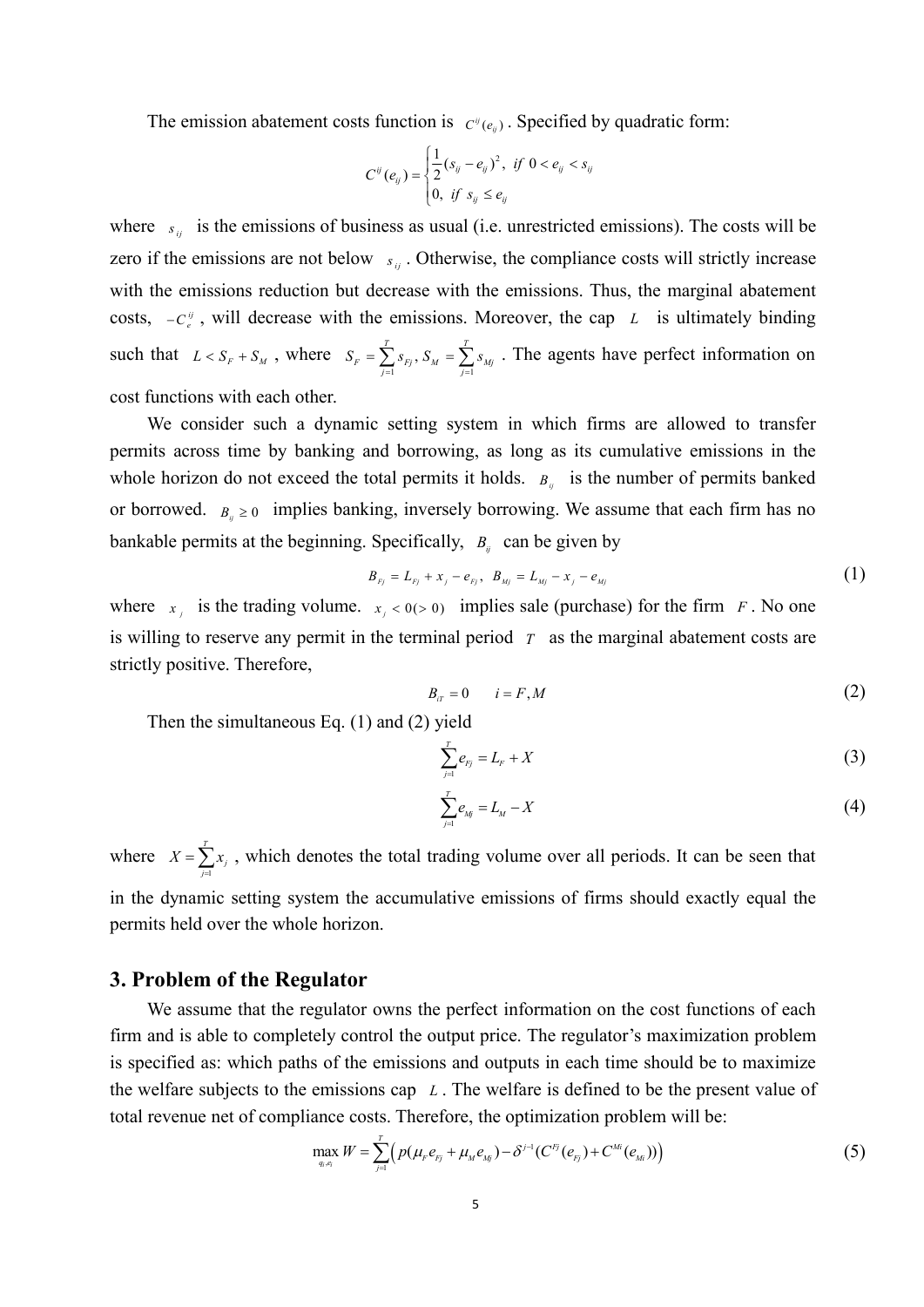$$
s.t. \quad \sum_{\scriptscriptstyle{j=1}}^{r} (e_{\scriptscriptstyle{F_j}} + e_{\scriptscriptstyle{Mj}}) = L
$$

where  $W$  is welfare function, and it is concave. The constraint condition is that the total emissions in the horizon should equal the emissions cap. The necessary conditions for the optimal solutions will be:

$$
\delta^{m-1}(s_{im} - e_{im}) = \delta^{n-1}(s_{in} - e_{in}), \qquad \forall m, n = 1, 2, \cdots, T, \text{ and } m \neq n,\n p\mu_{F} + \delta^{j-1}(s_{Fj} - e_{Fj}) = p\mu_{M} + \delta^{j-1}(s_{Mj} - e_{Mj}), \qquad \forall j = 1, 2, \cdots, T
$$
\n(6)

Eq.  $(6)$  implies that the welfare maximization calls for: the first equation in  $(6)$  demands equal discounted marginal abatement costs across periods for each firm, and the second equation ensures equal marginal productivity of carbon permit across firms in each period. Otherwise, the efficient solutions cannot be obtained.

## **4. Banking and borrowing system**

We first consider the optimization problem of the fringe firm and then move back to that of the strategic firm. It is well known that the equilibrium permits price in such dynamic system will follow the non-arbitrary condition (Rubin, 1996; Hagem and Westskog, 1998):  $\beta = \delta^{j} \beta_{ij}, j = 1, 2, \dots, T$ , where  $\beta$  is the present value of permit price in equilibrium. Hence, it is only the total trading volume ( $\overline{X}$ ) over all periods rather than the periodic one ( $\overline{x}$ ) that affects the firms' profits. The fringe firm maximizes the total discounted profits by distributing the emissions across periods, and deciding the total trading volume over the horizon under the constraint that its total emissions cannot exceed the permits held:

$$
\max_{\mathbf{e}_{Fj},X}\left\{p\mu_{\mathbf{e}}e_{Fj}-\sum_{j=1}^{T}\delta^{j-1}C^{Fj}(e_{Fj})-\beta X\right\}\text{ \ \ subjects to (3)}
$$

This yields the first order condition:

$$
\beta = \delta^{j-1}(s_{F_j} - e_{F_j}) + p\mu_F \tag{7}
$$

The right term of the equation is the discounted marginal productivity of carbon in the period *j* . Eq. (7) merely implies that in any period the fringe firm will adjust intertemporally the emissions to make discounted marginal productivity of carbon equal the discounted carbon price. Then Eq. (3) and (7) give

$$
X^* = -\theta \beta + \theta p \mu_F + (S_F - L_F) \tag{8}
$$

where  $\theta = \sum_{j=1}^{T} \delta^{1-j}$ , and  $S_F = \sum_{j=1}^{T} s_{Fj}$ *j*  $\theta = \sum_{j=1}^{T} \delta^{1-j}$ , and  $S_F = \sum_{j=1}^{T} s_{Fj}$ . Actually, Eq. (8) expresses twofold implicit 1  $S_F = \sum_{j=1}^{K} s_{Fj}$ . Actually, Eq. (8) expresses twofold implicit meanings. If the fringe firm is a net buyer,  $X^*$  should be positive. Its demand for carbon permits decreases with the carbon price and increases with output price. On the contrary, if it is a net seller,  $X^*$  should be negative, then the permits supply of the fringe firm will increase with the carbon price and decrease with the output price. Inasmuch as the fringe firm is the price taker, it has to pick an optimal  $X^*$  given that carbon price is decided by the strategic firm.

Note that the firm *M* has power to fully manipulate the carbon price, which is endogenous due to the fixed cap over the horizon. The firm *M* therefore faces downward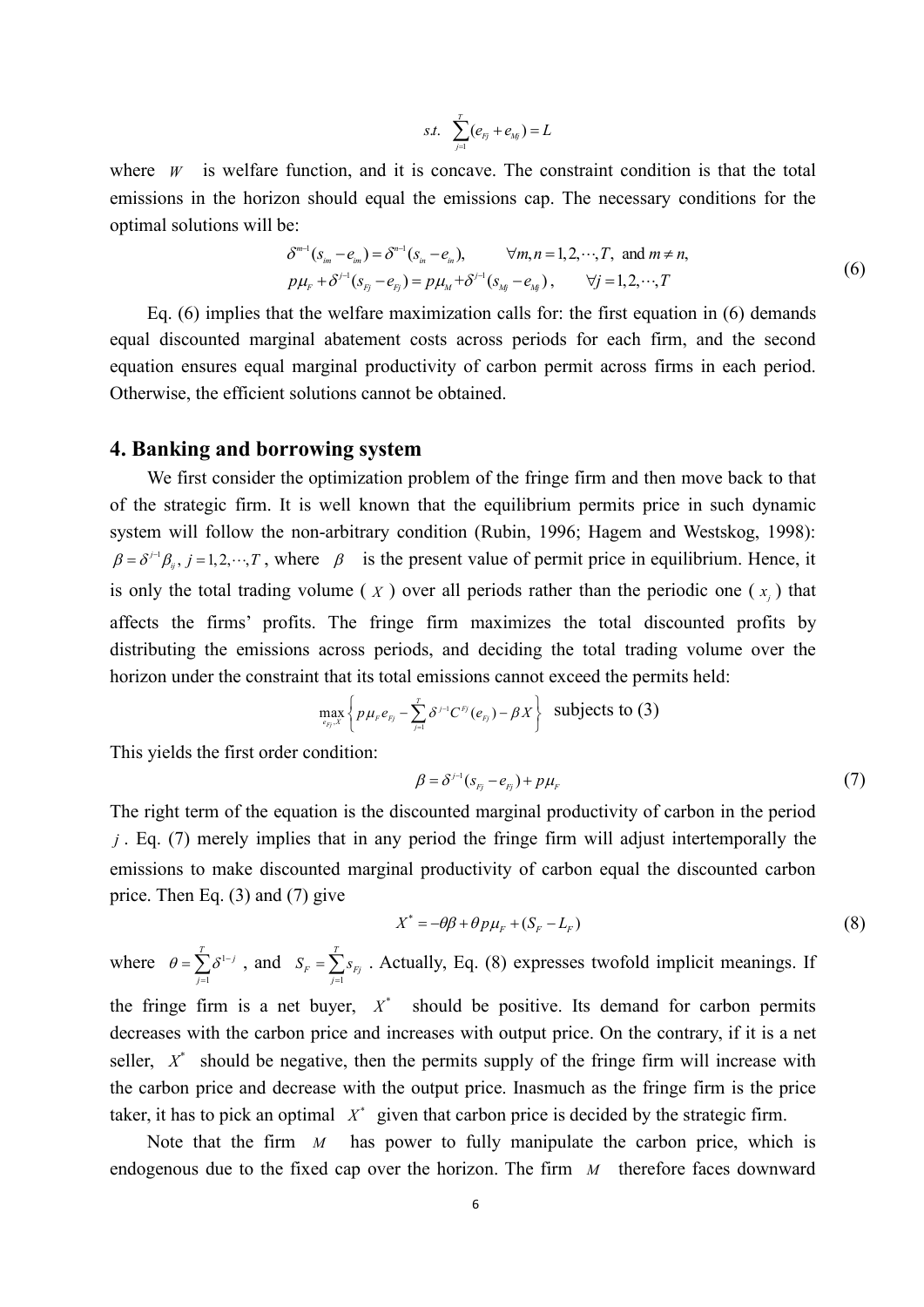demand (when it is the net buyer) or upward supply function (when it is the net seller) of permits characterized by Eq. (7). Similarly, it maximizes the total discounted profits by adjusting the emissions across periods and selecting a carbon price given that the total emissions cannot exceed the permits held over the horizon:

$$
\max_{e_{M_j}, \beta} \left\{ p \mu_i e_{M_j} - \sum_{j=1}^T \delta^{j-1} C^{M_j}(e_{M_j}) + \beta X \right\} \text{ subjects to (4)}
$$

and the first order condition:

$$
\beta - X^* / \theta = p\mu_M + \delta^{j-1}(s_{Mj} - e_{Mj}), \ j = 1, 2, \cdots, T
$$
\n(9)

If the firm *M* is the net buyer ( $X^*$  < 0), the left term of the equation will exceed the carbon price. Inversely, if it is the net seller  $(X^* > 0)$ , it will be below the carbon price. According to Eq. (6), both cases will be inefficiency. If and only if  $X^* = 0$ , the efficiency solution will be attainable. This means that the efficiency is achieved in the situation in which the total initial permits allocated to the strategic firm such that move it away from the carbon market. Specifically, this gives rise to the proposition as follows:

*Proposition 1: Assume that there is one market power firm with the fringe firm in the carbon market and they are all price takers in the output market. The decentralized behavior enables the ef icient solutions attainable in the system with banking and borrowing, if the total initially allocated permits satisfy that*  $\Delta_{\alpha} \theta p = \Delta_{\alpha} - \Delta_{\alpha}$ , *where* 

 $\Delta_{\mu} = \mu_{F} - \mu_{M}, \Delta_{L} = L_{F} - L_{M}, \Delta_{S} = S_{F} - S_{M}.$ 

Proof: Eq. (8) can be rewritten as

$$
\beta = \theta^{-1}(-X^* + \theta p \mu_F + S_F - L_F) \tag{10}
$$

Substituting this to (9) gives

$$
\theta^{-1}\delta^{1-j}(-2X^* + \theta p\mu_F + S_F - L_F) = p\mu_M\delta^{1-j} + s_{Mj} - e_{Mj}, j = 1, 2, \cdots T
$$
\n(11)

Actually, Eq. (17) contains T equations, and adding them yields:

$$
(-2X^* + \theta p \mu_F + S_F - L_F) = \theta p \mu_M + S_M - L_F + X^*
$$

Then the total trading volume in equilibrium with BB system will be:

$$
X^* = \frac{1}{3}(L_M - L_F + \theta p(\mu_F - \mu_M) + S_F - S_M)
$$
\n(12)

Efficiency across periods can be harvested in banking and borrowing system, as each firm strategically adjust intertemporal behavior to keep equal discounted marginal productivity of carbon permits across periods. The efficiency across firms, which characterized by the second equation in (5), entails that

 $\beta - X^* / \theta = \beta$ 

making

$$
0 = X^* = \frac{1}{3}(L_M - L_F + \theta p(\mu_F - \mu_M) + S_F - S_M)
$$

Thus,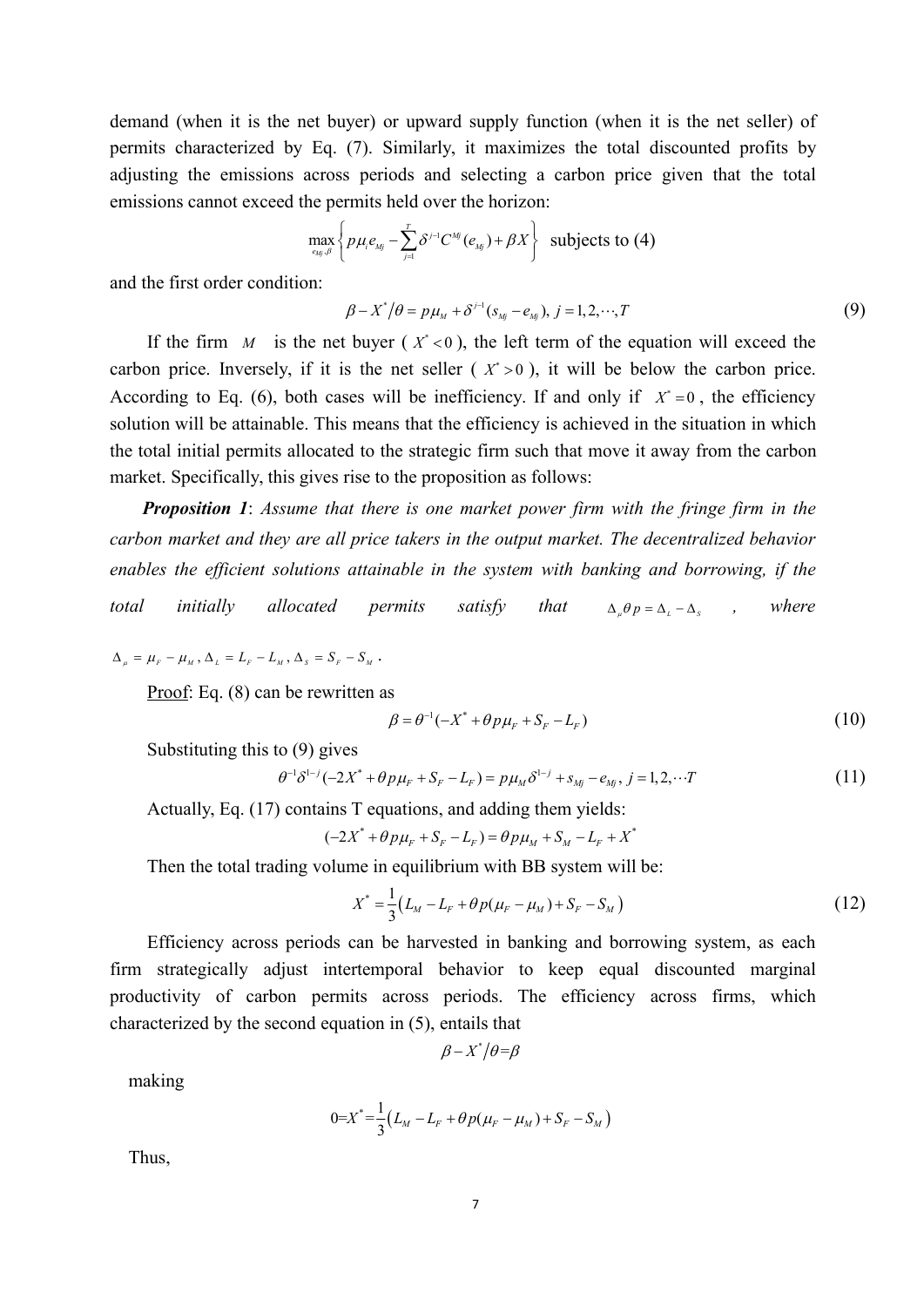$$
\Delta_{\mu} \theta p = \Delta_{\mu} - \Delta_{s}
$$

The proposition describes the necessary conditions of efficiency solutions in case of market power with a dynamic view and considering the output market. It is the basic extension result of the existing studies, which do not formally consider the output market (Hahn, 1984; Hagem and Westskog, 1998, 2008; Liski and Montero, 2006, 2011). The efficiency in the regular case should satisfy that:  $\Delta_L - \Delta_s = 0$ . Since in the proposed framework, the efficient solutions call for equal marginal productivity rather than marginal abatement costs. Therefore, once carbon is deemed as input factor, the distribution distortion arising from market power cannot be eliminated yet if only concerning on carbon market but ignore the linkages between the output market and carbon market.

#### **5. Welfare analysis**

In the following, welfare analysis is carried out in two perspectives: (1) BB system and no BB system; (2) initial allocation based on emissions budget and production plan.

## **5.1 BB system and no BB system**

In this subsection, we will analyze differentiation in two cases: BB system and no BB system. In the latter case, either banking or borrowing is illegal. No firms are willing to store any permit, and they will use up all permits they hold in each period as the marginal abatement costs are strictly positive. Therefore,

$$
e_{F_j} = L_{F_j} + x_j \tag{13}
$$

$$
e_{_{Mj}} = L_{_{Mj}} - x_{_{j}} \tag{14}
$$

The discounted carbon price across periods may not be equivalent since firms disable to smooth the emissions across periods anymore, so the trading volume in each period should have an impact on the total costs. The fringe optimization problem is to maximize the discounted profit in each period by deciding the emissions and trading volume in the respective period given that its emissions do not exceed the permits held:

$$
\delta^{j-1} \sum_{j=1}^T \max_{e_{F_j}, x_j} \left\{ p_j \mu_i e_{F_j} - C^{F_j}(e_{F_j}) - \beta_j x_j \right\} \text{ subjects to (13)}
$$
 (15)

The first order condition of this problem is

$$
\beta_j = p_j \mu_F + s_{Fj} - e_{Fj} \tag{16}
$$

Eq. (6) merely implies that in any period the fringe firm will adjust the emissions to make the marginal productivity equal to the carbon price. As can be seen from (13) and (16) that:

$$
x_j^{**} = -\beta_j + p_j \mu_F + (s_{Fj} - L_{Fj})
$$
\n(17)

The variable with the superscript of two stars denotes the equilibrium in no BB system, and the same hereafter. Apparently, if the fringe firm is a buyer, its demand for carbon permits will decrease with the carbon price and increase with the output price. On the contrary, the supply will increase with the carbon price and decrease with the output price. Similarly, the firm *M* maximizes the discounted profits by deciding the emissions and picking a carbon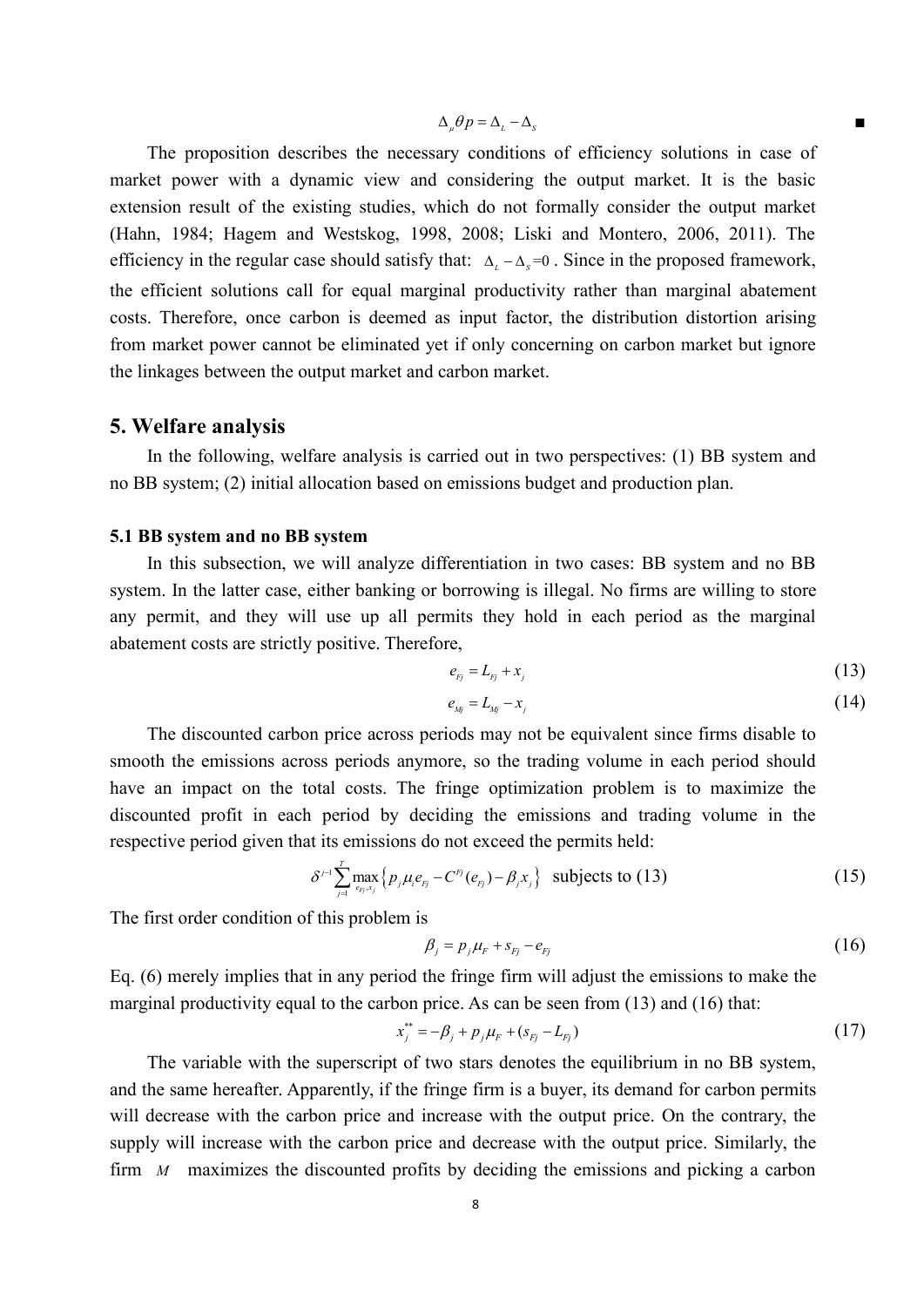price in each period given that the total emissions either do not exceed the permits held in the respective period:

$$
\delta^{j-1} \sum_{j=1}^T \max_{e_{M_j}, x_j} \left\{ p_j \mu_M e_{M_j} - C^{M_j}(e_{M_j}) + \beta_j x_j \right\} \text{ subjects to (14)} \tag{18}
$$

the first order condition:

$$
\beta_j - x_j^* = p_j \mu_M + s_{Mj} - e_{Mj}, \ j = 1, 2, \cdots, T
$$
\n(19)

Eq. (19) implies that in each period the net marginal abatement costs of the firm *M* will not be equal to the carbon price as long as the trading volume of permits is not zero, which implies the efficiency loss across firms. What's more, the efficiency across periods will not be held either as the carbon prices across periods may not be equivalent. Although the BB system results in inefficiency across firms, it can make the efficient allocation of permits across time. Because BB system disables to segment the carbon markets in two periods, the firm with market power fails to make an independent distorting price in each period in BB system. Consequentially, it can only make a uniform distorting price, which leads to inefficiency across firms but efficiency across time. Therefore, the distortion arising from the market power cannot be eliminated completely, but can be effectively alleviated by BB system compared with no BB system.

The next logical problem is what the difference exists between the behavior and welfare of BB system and no BB system. The result is shown in the proposition as follows.

*Proposition 2: If the initial allocation keeps the same in two systems, then* $X^* = X^{**}$ **,**  $^*$   $\sum$   $^{**}$   $i = E$  M and  $W^*$  $1 \qquad j=1$  $\sum_{j=1}^{T} e_{ij}^{*} = \sum_{j=1}^{T} e_{ij}^{**}$ ,  $i = F, M$ , and  $W^{*} > W$  $\sum_{j=1}^{n} e_{ij}^{*} = \sum_{j=1}^{n} e_{ij}^{**}, i = F, M$ , and  $W^{*} > W^{**}$ .

Proof: The total emissions of firms in equilibrium in BB system will be

$$
\begin{aligned} &\sum_{j=1}^T e_{Fj}^* = L_F + X^* = \frac{1}{3}\big(2L_F + L_M + \theta\,p(\mu_F - \mu_M) + S_F - S_M\,\big) \\ &\sum_{j=1}^T e_{Mj}^* = L_M - X^* = \frac{1}{3}\big(2L_M + L_F + \theta\,p(\mu_M - \mu_F) + S_M - S_F\,\big) \end{aligned}
$$

Combining (17) and (19) yields the optimal periodic trading volume in no BB system:

$$
x_j^{**} = \frac{1}{3} \Big( L_{Mj} - L_{Fj} + p_j \big( \mu_F - \mu_M \big) + s_{Fj} - s_{Mj} \Big), \ j = 1, 2, \cdots T
$$

Adding the T equations gives that

$$
X^{**} = \frac{1}{3} \left( L_M - L_F + (\mu_F - \mu_M) \sum_{j=1}^T p_j + S_F - S_M \right)
$$

Note that  $p_j \delta^{j-1} = p$ , then  $\sum_{j=1}^T p_j = \theta p$ . Therefore, 2  $\sum_{j=1}^{n} p_j = \theta p$ . Therefore,  $X^* = X^{**}$ . The total emissions in no

BB system will be:

$$
\sum_{j=1}^{T} e_{Fj}^{**} = L_F + X^{**} = \sum_{j=1}^{T} e_{Fj}^{*}
$$
\n
$$
\sum_{j=1}^{T} e_{Mj}^{**} = L_M - X^{**} = \sum_{j=1}^{T} e_{Mj}^{*}
$$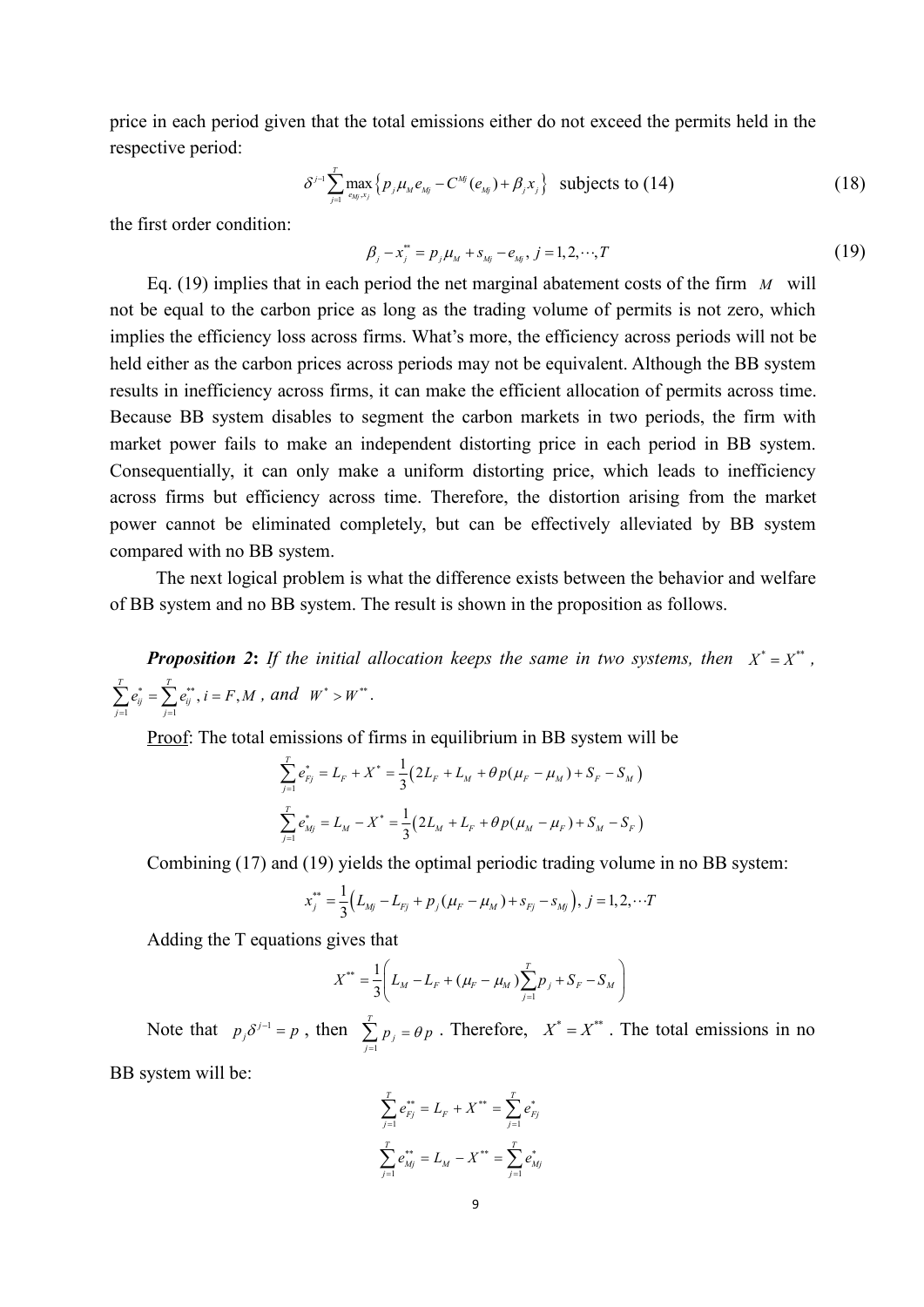Therefore, the total revenue should be identical in two systems:  $(\mu_F \sum_{j=1}^T e_{Fj}^{**} + \mu_M \sum_{j=1}^T e_{Mj}^{**}) = p(\mu_F \sum_{j=1}^T e_{Fj}^{*} + \mu_M \sum_{j=1}^T e_{Mj}^{*})$ . However, as state  $F \sum_{j=1}^{\infty} C_{Fj} + \mu_M \sum_{j=1}^{\infty} C_{Mj} = P(\mu_F \sum_{j=1}^{\infty} C_{Fj} + \mu_M \sum_{j=1}^{\infty} C_{Mj})$ . It will be seen to see that  $p(\mu_F \sum_{j=1}^k e_{F_j}^{**} + \mu_M \sum_{j=1}^k e_{M_j}^{**}) = p(\mu_F \sum_{j=1}^k e_{F_j}^* + \mu_M \sum_{j=1}^k e_{M_j}^*)$ . However, as stated above, the no BB system suffers inefficiency across both firms and periods, and the BB system suffers inefficiency only across firms but keeps efficiency across periods. This says that  $\sum_{j=1}^T \left( (C^{Fj}(\boldsymbol{e}_{Fj}^*) + C^{Mj}(\boldsymbol{e}_{Mj}^*)) \right) < \sum_{j=1}^T \left( (C^{Fj}(\boldsymbol{e}_{Fj}^{**}) + C^{Mj}(\boldsymbol{e}_{Mj}^{**}) \right) \text{, thus } \ \ W^* > W^{**} \text{.}$  $\sum_{j=1}^{\infty} \left( (C^{Fj}(e_{Fj}^*) + C^{Mj}(e_{Mj}^*)) \right) < \sum_{j=1}^{\infty} \left( (C^{Fj}(e_{Fj}^{**}) + C^{Mj}(e_{Mj}^{**}) \right)$ , thus  $W^* > W^{**}$ .

Although the total emissions at the equilibrium of the firm  $i$  in the two systems remain the same, yet the optimal emissions distribution across periods will not be equivalent and thereby affect the social welfare. Actually, the total allocation  $(L_j)$  rather than periodic one  $(L_{ij})$  has an impact on periodic emissions and welfare performance in BB system, whereas the periodic allocation will affect them in no BB system. The fringe firm's strategy on settling the permits without BB system is not as flexible as that with BB system. It cannot get any more permits except for purchasing some from the market. Thereby, the monopoly (or monopsony) is able to credibly manipulate the permit price at each time, and results in both inefficient allocations across the firms and time. The BB system provides more choices on distributing the permits such that the firms can transfer the permits across time freely. As a result, the strategic firm can only make a uniform discrimination price on the horizon due to failing to segment the market across time.

#### **5.2 Initial allocations based on emissions budget and production plan**

It is necessary to examine the welfare effects in different initial allocation scenarios. Specifically, two types of initial allocation in BB system are examined in this study. One of them is to allocate permits based on emissions budget in BAS, and the other is based on the production plan. As stated above,  $s_j$  is the emission of business as usual (BAS) in the future period. It should be noted that  $s_j$  is an expected value rather than a historical one at beginning of the planning horizon.  $s_j$  is therefore seen as the periodic emissions budget in BAS of firms. The emissions budget is reported by firms and further approved by the authority before carbon permits issuing. Furthermore, given  $s_i$  the production plan can be simultaneously exported from the linear production function.

Note that in BB system the periodic initial allocation does not necessarily change welfare performance but the total initial allocation does. Hence, we should examine welfare effect caused by the later instead of the former. substituting Eq. (12) to (11) yields the optimal emissions across periods for the strategic firm in BB system

$$
e_{Mj}^* = \frac{\delta^{1-j}}{3\theta} \left( 2L_M + L_F \right) + \frac{\delta^{1-j}}{3} p(\mu_F - \mu_M) - \frac{\delta^{1-j}}{3\theta} \left( 2s_M + s_F \right) + s_{Mj} \tag{20}
$$

Similarly, the optimal emissions for the fringe firm in BB system are obtained from the simultaneous equations (7), (8) and (12):

$$
e_{Fj}^* = \frac{\delta^{1-j}}{3\theta} \left( 2L_F + L_M \right) + \frac{\delta^{1-j}}{3} p(\mu_F - \mu_M) - \frac{\delta^{1-j}}{3\theta} \left( 2s_F + s_M \right) + s_{Fj} \tag{21}
$$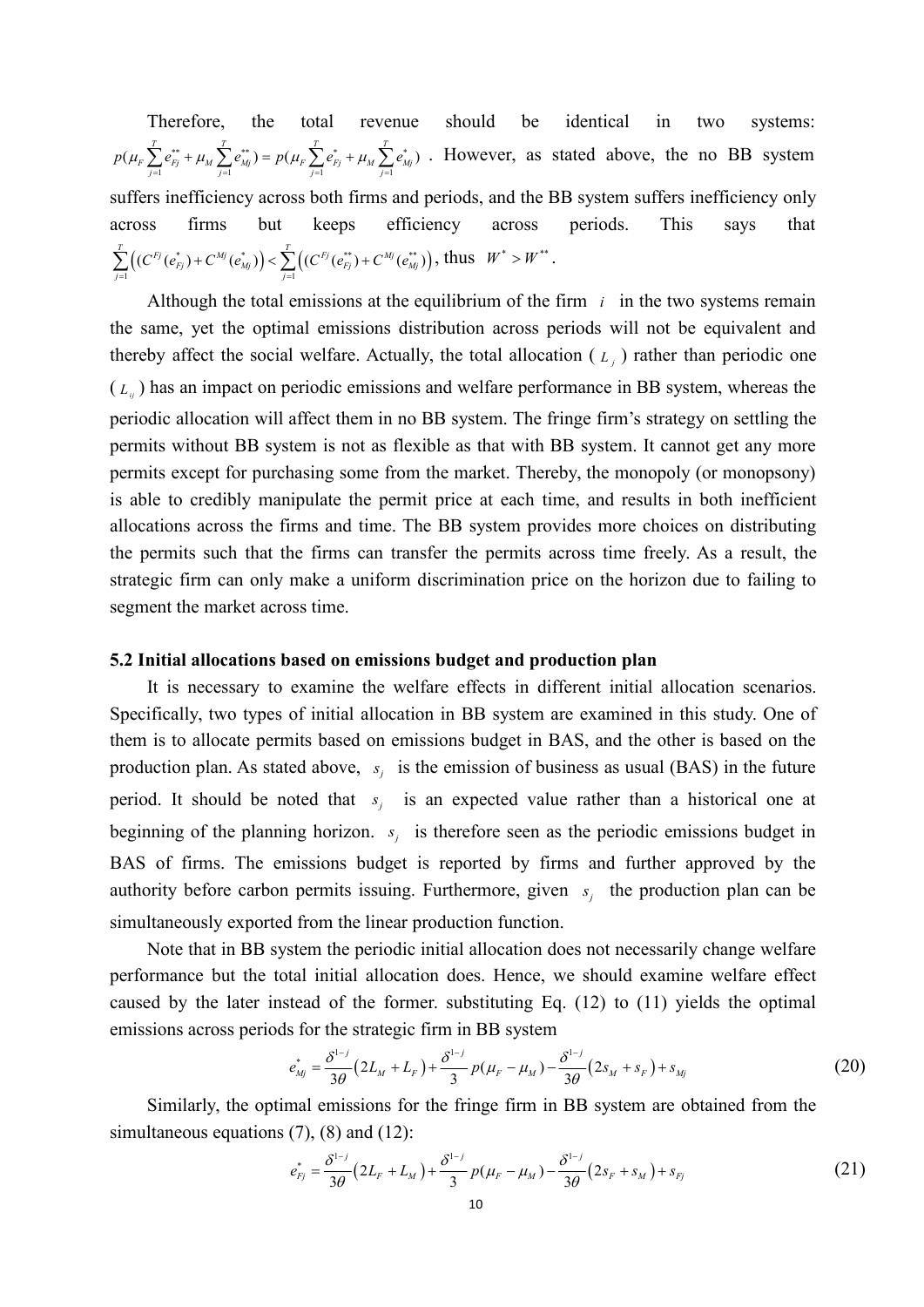In this case of emissions budget, the total permits over the horizon are completely allocated in terms of the share of its budgeting emissions in the total one. Let  $L_i^E$  denote the total issued amount of the firm  $i$  in emissions budget allocation policy. Thus,  $L_i^E$ ,  $L_M^E$  will be:

$$
L_L^E = \frac{S_F L}{S_F + S_M}, \quad L_M^E = \frac{S_M L}{S_F + S_M}
$$

In this case of production planning, the total permits over the horizon are completely allocated in terms of the share of its planning outputs in total one. Let  $L^{\circ}$  denote the total issued amount of the firm *i* in production plan allocation policy. Thus,  $L_{\mu}^o$ ,  $L_M^o$  will be:

$$
L_F^O = \frac{\mu_F S_F L}{\mu_F S_F + \mu_M S_M}, \quad L_M^O = \frac{\mu_M S_M L}{\mu_F S_F + \mu_M S_M}
$$

Then we get the main results as follows:

*Proposition* 3: Let  $W^E$ ,  $W^O$  denote the social welfare in case of emissions budget and *production plan respectively. Two firms have the same emissions budget*  $S_F = S_M$ . If

$$
\theta p(\mu_F + \mu_M) > \frac{2}{3}L
$$
, then  $W^E < W^O$ . *Inversely,*  $W^E > W^O$ .

Proof: see the Appendix.

The firms will have the same initial allocated amounts  $(L/2)$  in emission budget allocation policy given that the firms report the same emissions budget. In this case, the welfare performance depends upon the value of total marginal revenue of carbon permit  $(\theta p(\mu_F + \mu_M))$  over the horizon. If this value is large enough (more than  $\frac{2}{3}L$ ), then the  $\frac{2}{3}L$ ), then the production plan allocation policy will be more preferred than emissions budget one. Otherwise, the later should be more preferred.

One of the other cases is  $\mu_F = \mu_M$ . In this case, the two allocation policies have equal welfare performance. Since the emissions budget allocation policy will be equivalent to the production plan one no matter what the emissions budget will be. However, it is not clear which allocation policy is more preferred given that  $S_F \neq S_M$  and  $\mu_F \neq \mu_M$ , as in this case, it is uncertain which firm has the larger output in the future. Hence the welfare performance is uncertain in two policies as well.

# **6. Conclusions**

When considering the output market, we explore the behaviors of the firms on tradable permits markets with market power in banking and borrowing systems, and examine the welfare in different initial allocation scenarios. The initial allocation conditions for efficiency solutions are derived, which is different from the case without the output market. Once the tradable permits are regarded as an input factor in production, the efficiency does not necessarily entail the equal discounted marginal abatements costs.Instead, it demands the equal discounted marginal productivity of tradable permits across both firms and time in BB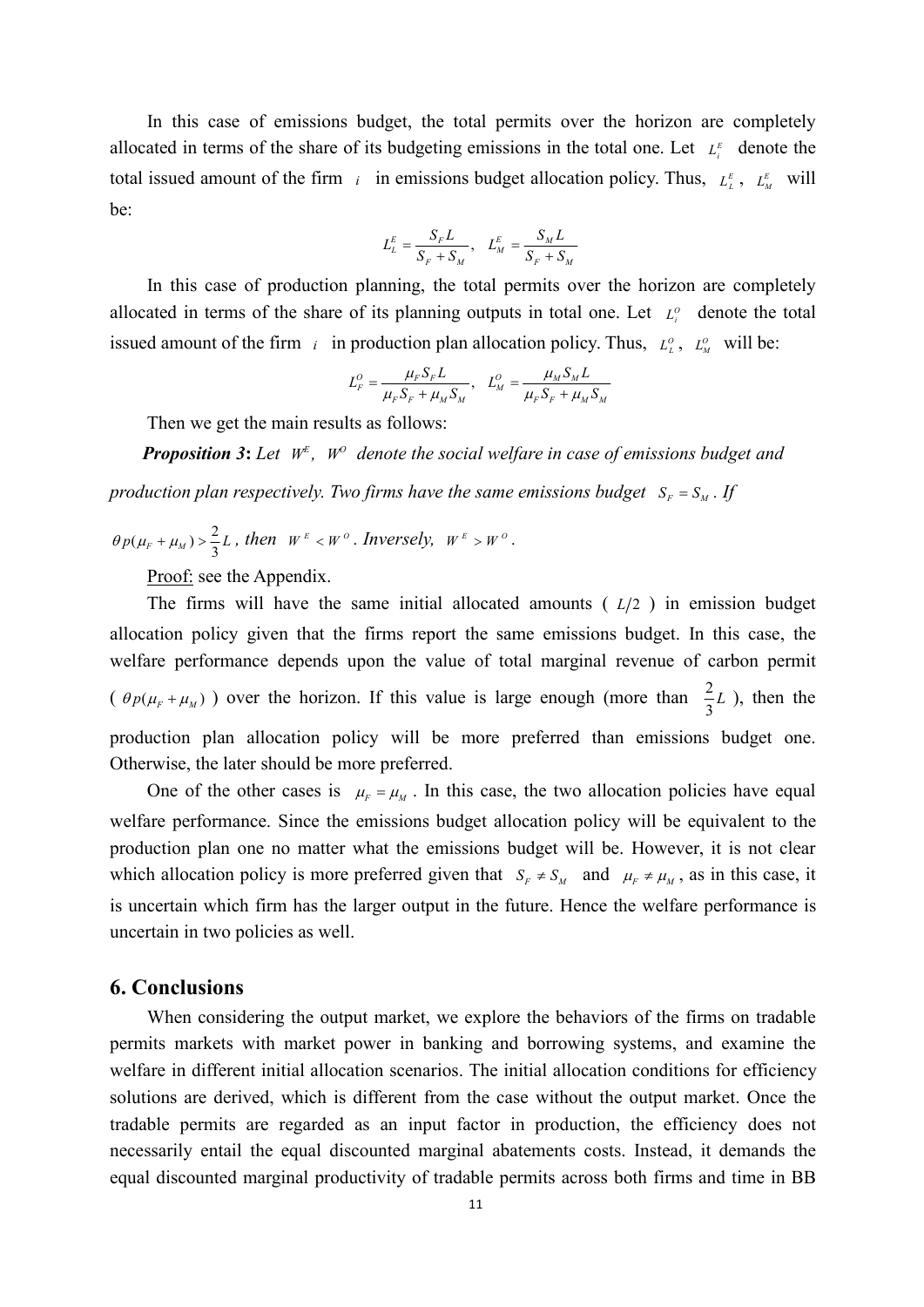systems. It does not affect the total emissions of each firm over the horizon as well as total trading volume whether or not the carbon market allows for BB systems, but the welfare system-wide benefits more from the BB system (compared with no BB system). If both fringe and strategic firms have the identical emission budget, the production plan is preferred if the total marginal revenue of carbon is comparatively large in the system-wide output market.

The main results contain several policy implications. First, it is essential for the regulator that firms may not operate along with the path of lowering compliance costs. The equal marginal abatement costs across firms and time will bring about more welfare loss due to initial distribution distortion of the carbon permits without considering the output market. Hence the initial solution for market power based on the equal marginal productivity. Secondly, banking and borrowing should be a useful instrument to reduce the welfare distortion arising from the market power. In fact, the BB system does not increase any revenue achieving from the output market, but it does decrease the compliance costs compared to no BB system. Finally, the proposed initial allocation approach can be a reference to the authority. If the emissions budget of firms is roughly equivalent, production plan allocation policy is more suitable for tight cap policy while emission budget one is suitable for a slack one. The superiority of the proposed approach is that it vests the autonomy for future emission planning in firms. However, the grandfathering based on historical data does not involve firms' prospection at all.

# References

- Balint, T., Lamperti, F., Mandel, A., Napoletano, M., Roventini, A., & Sapio, A. (2017). Complexity and the economics of climate change: A survey and a look forward. Ecological Economics, 138, 252-265.
- Bosetti, V., Carraro, C., and Massetti, E., 2009. Banking permits: economic efficiency and distributional effects. Journal of Policy Modeling, 31(3), 382-403.
- Cason, T. N., and Gangadharan, L., 2004. Emissions variability in tradable tradable permit markets with imperfect enforcement and banking. Journal of Economic Behavior and Organization, 61(2), 199-216.
- Chaton, C., Creti, A., and Peluchon, B., 2015. Banking and back-loading emission permits. Energy policy, 82, 332-341.
- Cronshaw, M. B., and Kruse, J. B., 1996. Regulated firms in pollution tradable permit markets with banking. Journal of Regulatory Economics, 9(2), 179-189.
- Dormady, N. C., 2014. Carbon auctions, energy markets and market power: an experimental analysis. Energy Economics, 44, 468-482.
- Egteren, H. V., and Weber, M., 1996. Marketable permits, market power, and cheating. Journal of Environmental Economics and Management, 30(2), 161-173.
- Ellerman, A. D., Valero, V., and Zaklan, A., 2015. An Analysis of Allowance Banking in the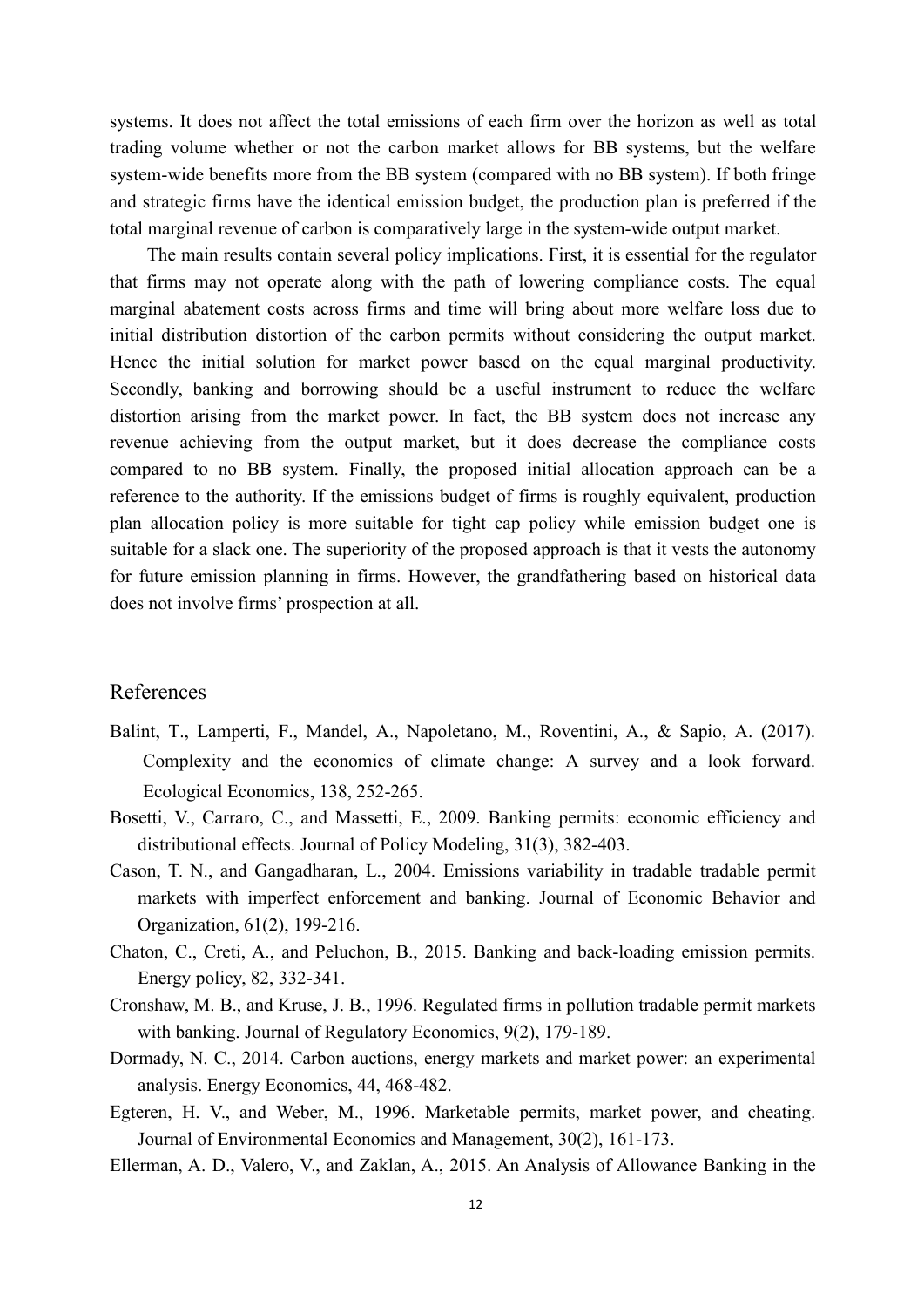EU ETS. Robert Schuman Centre for Advanced Studies Research Paper. Available at <http://dx.doi.org/10.2139/ssrn.2631964>

- Eshel, D. M. D., 2005. Optimal allocation of tradable pollution rights and market structures. Journal of Regulatory Economics, 28(2), 205-223.
- Fan, J. H., and Todorova, N., 2017. Dynamics of China's carbon prices in the pilot trading phase. Applied Energy, 208, 1452-1467
- Färe, R., Grosskopf, S., and Pasurka, C. A., 2013. Tradable permits and unrealized gains from trade. Energy Economics, 40, 416-424.
- Fell, H., MacKenzie, I. A., and Pizer, W. A., 2012. Prices versus quantities versus bankable quantities. Resource and Energy Economics, 34(4), 607-623.
- Feng, H., and Zhao, J., 2006. Alternative intertemporal permit trading regimes with stochastic abatement costs. Resource and Energy Economics, 28(1), 24-40.
- Hagem, C., and Westskog, H., 1998. The design of a dynamic tradeable quota system under market imperfections. Journal of Environmental Economics and Management, 36(1), 89-107.
- Hagem, C., and Westskog, H., 2008. Intertemporal emission trading with a dominant agent: How does a restriction on borrowing affect efficiency? Environmental and Resource Economics, 40(2), 217-232.
- Hahn, R. W., 1984. Market power and transferable property rights. The Quarterly Journal of Economics, 99(4), 753-65.
- Hatcher, A., 2012. Market power and compliance with output quotas. Resource and Energy Economics, 34(2), 255–269.
- Hintermann, B., Peterson, S., and Rickels, W., 2016. Price and market behavior in phase II of the EU ETS: a review of the literature. Review of Environmental Economics and Policy, 10(1), 108–128.
- Hintermann, B., 2017. Market power in emission tradable permit markets: theory and evidence from the EU ETS. Environmental and Resource Economics, 14, 1-24.
- Jia, J. J., Xu, J. H., and Fan, Y., 2016. The impact of verified emissions announcements on the European Union emissions trading scheme: a bilaterally modified dummy variable modelling analysis. Applied Energy, 173, 567-577.
- Jiang, M. X., Yang, D. X., Chen, Z. Y., and Nie, P. Y., 2016. Market power in auction and efficiency in emission permits allocation. Journal of Environmental Management, 183, 576-584.
- Liski, M., and Montero, J. P., 2011. Market power in an exhaustible resource market: the case of storable pollution permits. Economic Journal, 121(551), 116–144.
- Maeda, A., 2004. Impact of banking and forward contracts on tradable permit markets. Environmental Economics and Policy Studies, 6(2), 81-102.
- Montero, J. P., 2009. Market power in pollution permit markets. The Energy Journal, 30, 115-142.
- Newell, R., Pizer, W., and Zhang, J., 2005. Managing tradable permit markets to stabilize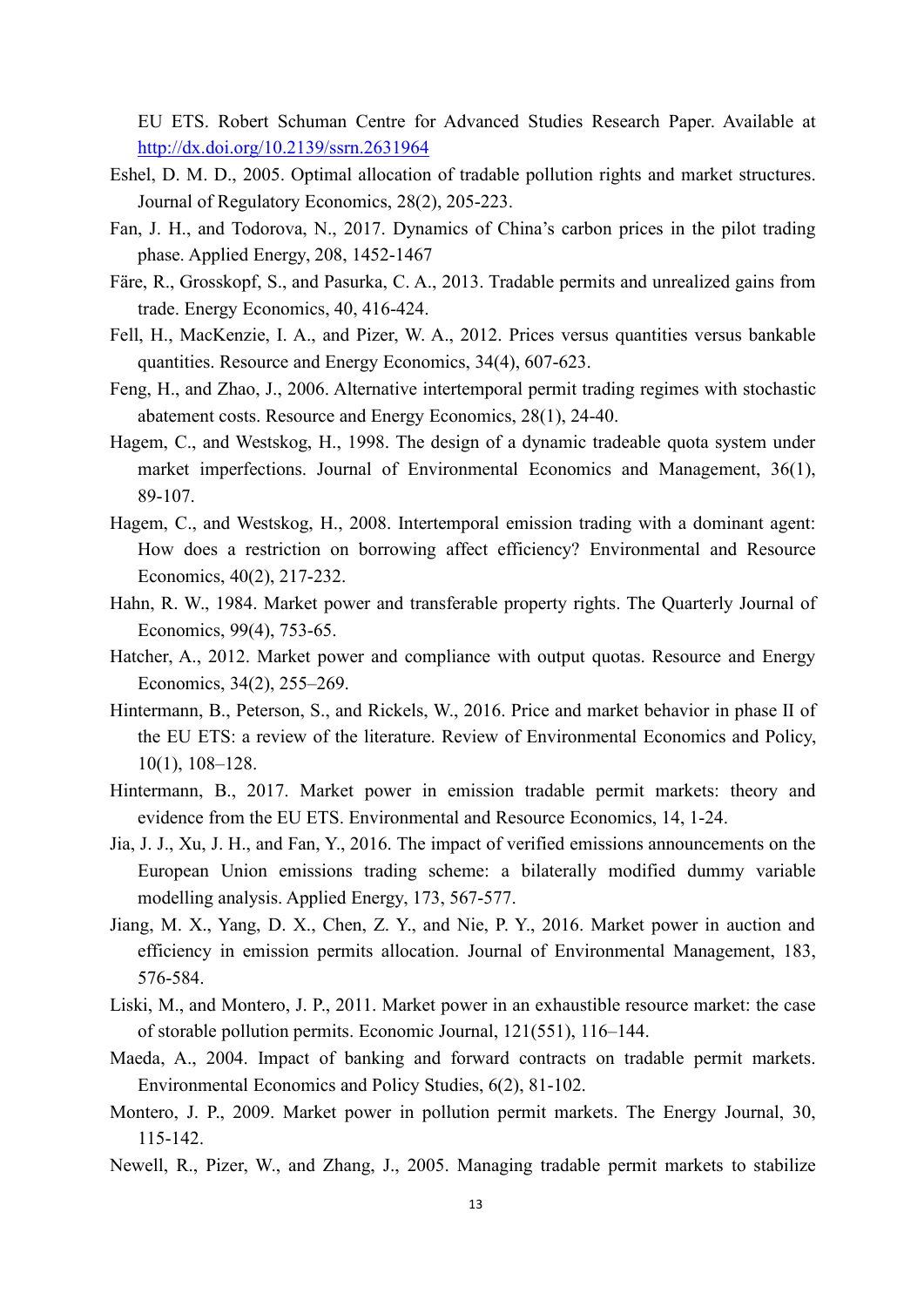prices. Environmental and Resource Economics, 31(2), 133-157.

- Rubin, J. D., 1996. A model of intertemporal emission trading, banking, and borrowing. Journal of Environmental Economics and Management, 31(3), 269-286.
- Sartzetakis, E. S., 1997a. Raising rivals' costs strategies via emission permits markets. Review of Industrial Organization, 12(5), 751-765.
- Sartzetakis, E. S., 1997b. Tradeable emission permits regulations in the presence of imperfectly competitive product markets: welfare implications. Environmental and Resource Economics, 9(1), 65-81.
- Schennach, S. M., 2000. The economics of pollution permit banking in the context of Title IV of the 1990 Clean Air Act Amendments. Journal of Environmental Economics and Management, 40(3), 189-210.
- Westskog, H., 1996. Market power in a system of tradeable  $CO<sub>2</sub>$  quotas. Energy Journal, 17(3), 85-103.

# Appendix

#### Proof for *Proposition 3*:

The welfare in any initial allocation policy will be

$$
W^k = p(\mu_F \sum_{j=1}^T e_{F_j}^{k^*} + \mu_M \sum_{j=1}^T e_{M_j}^{k^*}) - \frac{1}{2} \sum_{j=1}^T \delta^{j-1} (e_F^{k^*} - s_{F_j})^2 - \frac{1}{2} \sum_{j=1}^T \delta^{j-1} (e_M^{k^*} - s_{M_j})^2, k = E, O
$$

Substituting Eq. (20), (21) and  $L = L_F + L_M$  to the welfare function gives that

$$
W^k = \frac{p}{3} \Big( L_F^k (\mu_F - \mu_M) + L(\mu_F + 2\mu_M) + b \Big) - \frac{1}{18} \sum_{j=1}^T \delta^{1-j} (\delta^{j-1} (L + L_F^k) + h_{Fj})^2 - \frac{1}{18} \sum_{j=1}^T \delta^{1-j} (\delta^{j-1} (2L - L_F^k) + h_{Mj})^2
$$

where *b*,  $h_{Fj}$  and  $h_{Mj}$  are constants. It can be seen that the welfare is a quadratic function of *L<sub>F</sub>* given *L*. It has been proved that  $\Delta_{\mu} \theta p = \Delta_L - \Delta_s$  in Proposition 2, so we can get that the efficient initial allocation for fringe firm will be

$$
L_{F}^* = \frac{1}{2}(L + \Delta_{S} + \Delta_{\mu}\theta p)
$$

Thus, welfare performance in two initial allocation policies can be determined by the comparative magnitude between  $|L_F^E - L_F^*|$  and  $|L_F^O - L_F^*|$ . If  $|L_F^E - L_F^*| > |L_F^O - L_F^*|$ , then  $W^E < W^O$ . Inversely,  $W^E > W^O$ .

(1) If 
$$
\mu_F > \mu_M
$$
, then  $L_F^E - L_F^O = \frac{(\mu_M - \mu_F)S_F S_M L}{K} < 0$ ,  $L_F^E - L_F^* = -\frac{1}{2} \Delta_\mu \theta_P < 0$ , where

 $K = (S_F + S_M)(\mu_F S_F + \mu_M S_M).$ <br>A. If  $\rho_P > \frac{L}{\mu_M S_M}$ , then  $L_F^* - L_F^O = \frac{(\mu_M - \mu_F)L}{\mu_F S_M} + (\mu_F - \mu_F S_M)$  $\theta_P > \frac{L}{\mu_M + \mu_F}$ , then  $L_F^* - L_F^O = \frac{(\mu_M - \mu_F)L}{\mu_M + \mu_F} + (\mu_F - \mu_M)$  $>$  $\frac{L}{\mu_M + \mu_F}$ , then  $L^*_{F} - L^0_{F} = \frac{(\mu_M - \mu_F)L}{\mu_M + \mu_F} + (\mu_F - \mu_M)\theta_P > 0$ . Thus  $L^E_{F} < L^0_{F} < L^*_{F}$ , which

 $\text{implies}$   $\left| L_F^E - L_F^* \right| > \left| L_F^O - L_F^* \right|$ . Therefore,  $W^E < W^O$ .

B. If 
$$
\theta p < \frac{L}{\mu_M + \mu_F}
$$
, then  $L_F^* - L_F^0 = \frac{(\mu_M - \mu_F)L}{\mu_M + \mu_F} + (\mu_F - \mu_M)\theta p < 0$ . Thus  $L_F^0 < L_F^* < L_F^E$ .